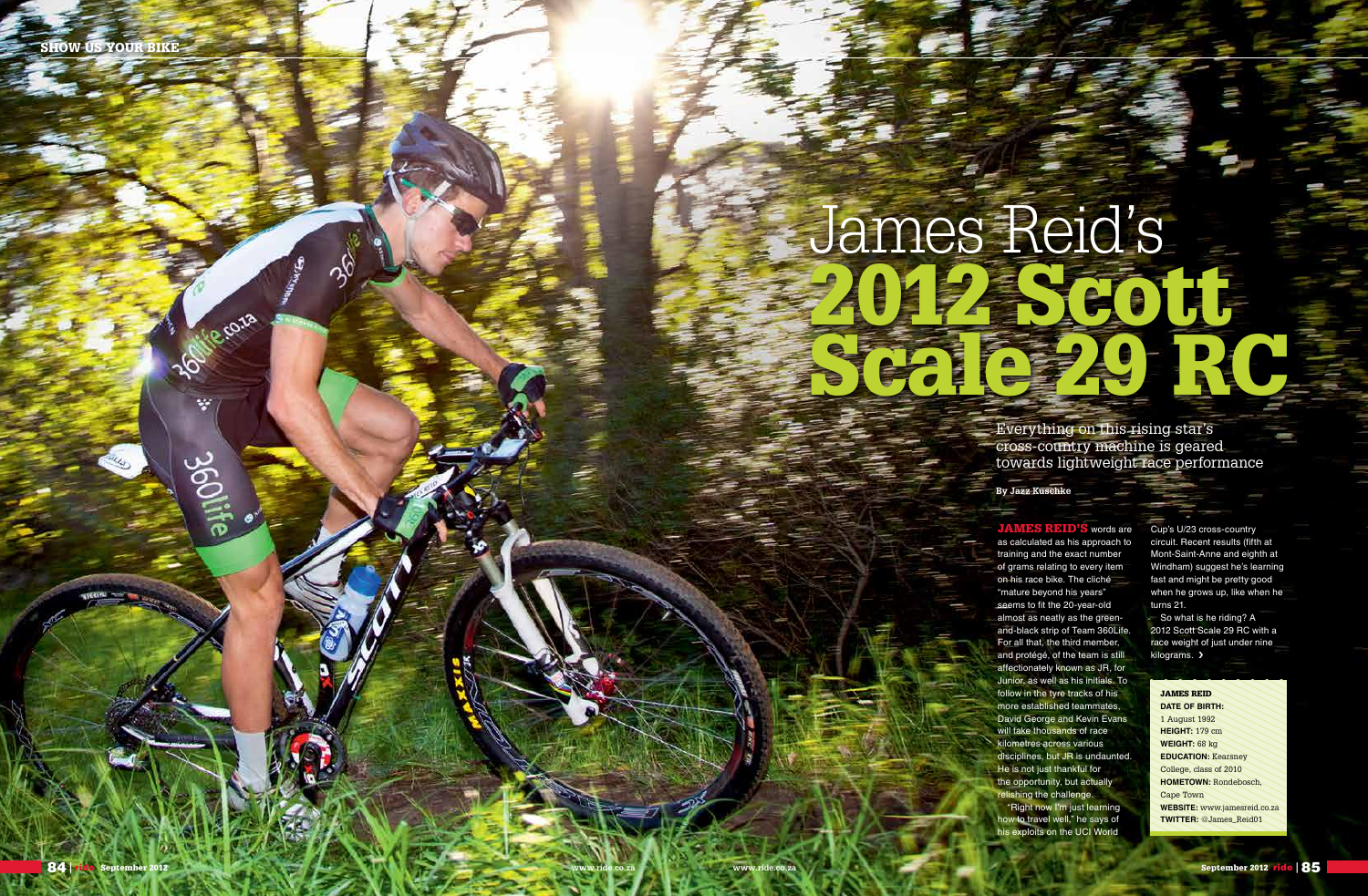# SHOW US YOUR BIKE

There are only two choices really: Shimano or SRAM XX. The XX is about 235 grams lighter, but it's definitely a bit softer. Reliability isn't really an issue in cross-country racing though as everything is geared towards lightweight performance and shifts under pressure. What's critical is that you don't snap a chain under pressure and that you can get into the gears you need, especially on courses with technical ups and downs. You want to get into the right gear quicker than the other guy. SRAM is unrivalled for that; quick in, quick

of your brakes. These have quite a delayed reaction, so you can bring it quite close to the bar before it bites and that's important if you're doing over-the-bar work and bombing really technical descents. The pads also seem to last longer than any other pads or system I've ever used, even in radically wet conditions. I'm fortunate that Magura is part of the team package, but if I had a choice I'd run them anyway. A lot of the guys on the circuit, who aren't full SRAM or Shimano riders and don't have sponsor obligations, run MT8s by choice. I'd do the same.  $\blacktriangleright$ 

out. I'm running 2x10 XX at the moment, but for the World Cup in Pietermaritzburg we built a 1x10 setup. I took the middle blade from a three-ring set-up and put it (a 36) on the front with 10 at the back. I used a Csixx chain guide and the weight saving was massive. I dropped 300 grams without the shifter, front derailleur and extra blades. I can definitely see myself (in the not-toodistant future) going to 1x10 or 1x11. It will obviously be more reliable and I'm sure once they start refining it, the extra blade, front derailleur and front shifter will be phased out completely in XC applications.

#### Brakes

Braking is a very important thing in cross-country racing. It's a bit like car racing: you need to brake as late (and as hard) as you can. I've used Magura MT8s for a couple of years now. I've always found them headand-shoulders above everything else. They're reliable and always feel the same, especially in cold weather, at those starts at Sani2C, for example. (James, with partner Charles Keey finished second to Evans and George at the 2012 edition of the race.) I suppose the  $drag - as$  you bring it in  $-$  is most important when it comes to the feel

MEXIMPLE CRATER CRUISE<br> **EXAMPLEMENT ARE SUN 14th OCT 2012**<br> **EXAMPLEMENT ARE SUN 14th OCT 2012**<br>
Starttimes: 08:30 / 08:00 / 08:00 / 07:30<br>
<br>
1 The BIG mass yearly pilgrimage around the crate!<br>
2 Pure racing adrenaline! F **ANATOMIC WAREHOUSE, PARYS, FREESTATE** Distances: **17km / 56km / 28km / 106km**  Start times: 08:30 / 08:00 *Driven by NISSAN*

- **1** The BIG mass yearly pilgrimage around the crater!
- **2** Pure racing adrenaline! Full throttle
- **3** 90min from JHB come participate no reason to miss it!
- **4**  Entries are Uncapped at for 2012!  $\rightarrow$
- **5** Great fun weekend away for the whole family!

# entries + **ENTER ONLINE** TO BOOK YOUR PLACE! + **WWW.ADVENDURANCE.COM**

# **CALENDAR (Marathon + ½ Marathon)**

|                     |                                                | 2012       |
|---------------------|------------------------------------------------|------------|
| <b>28 January</b>   | <b>MTN Barberton Driven by NISSAN</b>          | <b>MP</b>  |
| <b>18 February</b>  | <b>MTN Tulbagh Driven by NISSAN</b>            | <b>WC</b>  |
| 24 & 25 Feb         | <b>MTN Sabie</b> Driven by NISSAN              | <b>MP</b>  |
| 05 & 06 May         | <b>MTN Clarens Driven by NISSAN</b>            | FS         |
| 12 May              | <b>MTN Mabalingwe</b> Driven by NISSAN         | <b>LIM</b> |
| 25 & 26 Aug         | <b>MTN Gravel Travel</b> Driven by NISSAN      | WC         |
| <b>23 September</b> | <b>MTN Hilton Dirt Fest Driven by NISSAN</b>   | <b>KZN</b> |
| 13 & 14 Oct         | <b>MTN Ride Crater Cruise Driven by NISSAN</b> | FS         |
|                     |                                                |            |



**Driven by NISSAN** 



# **GROUPSET**





**1 2600m ascent in the ULTRA!** 

**2** Great mix of climbs, downhills, singletrack & duel tracks **3** Ride the Escarpment, stunning views to Albert-Falls dam **4 SA Champs for all age group categories (Except Elite & Junior) 5 Excellent family weekend away!**